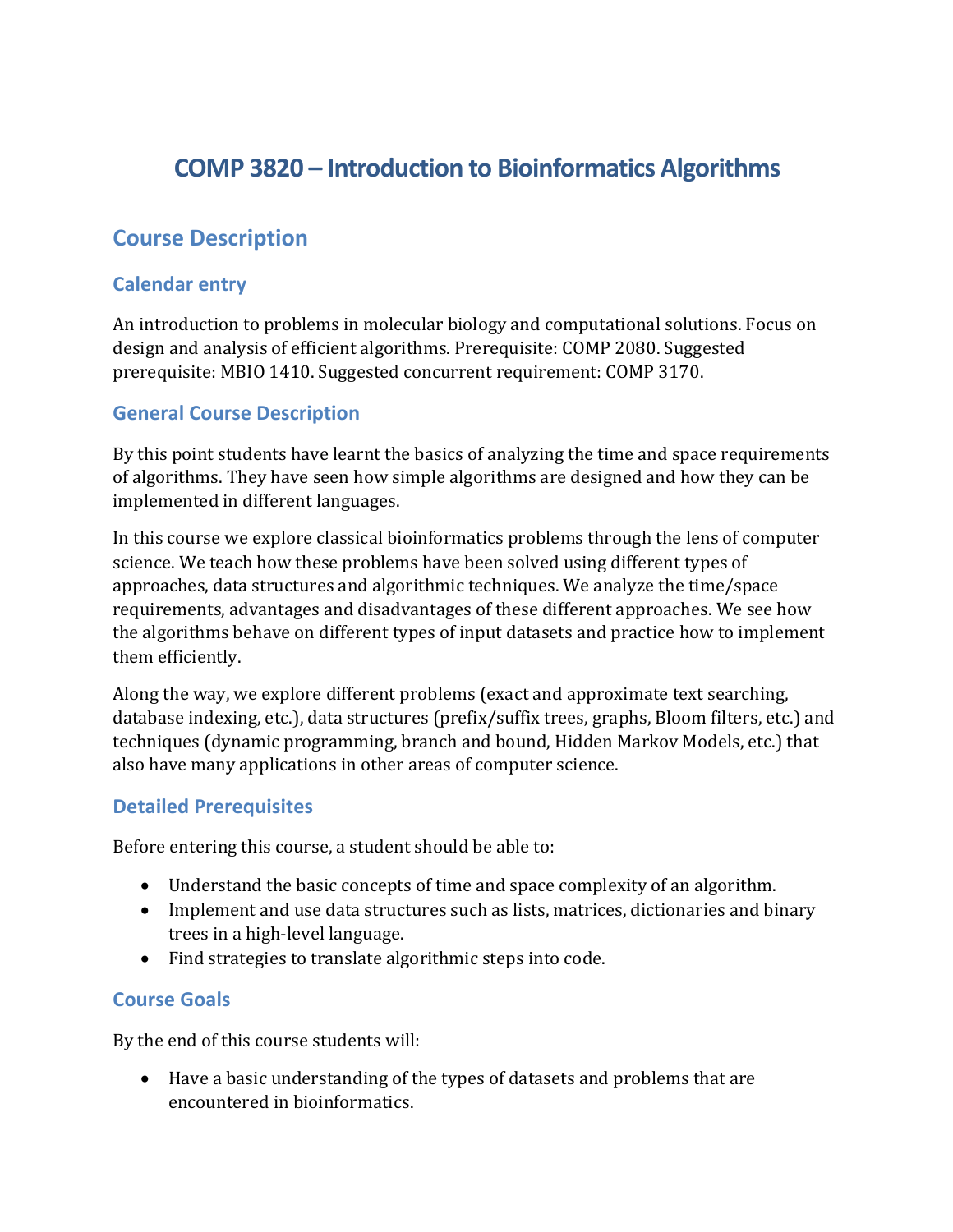- Associate how different algorithmic techniques and data structures can be used to solve some specific types of problems.
- Gain experience in the processing of large inputs and the implementation of efficient algorithms.
- Begin to understand how to deal with problems that have a very large search space, and evaluate the trade-offs between speed and accuracy of algorithms.

# **Learning Outcomes**

## **Biology review**

Students should be able to:

- 1. Use clear and precise vocabulary to describe the biological data, molecules and concepts that will be used in the course.
- 2. Describe the central dogma of molecular biology.

# **Exact pattern matching**

Students should be able to:

- 1. Implement different algorithms for single pattern matching, such as the naive sliding-window approach, Boyer-Moore-Horspool (BMH) and Knuth-Morris-Pratt (KMP).
- 2. Build the trie that is required for running the Aho-Corasick algorithm for multiple pattern matching.
- 3. Describe how the search algorithm of the Aho-Corasick algorithm uses the trie.
- 4. Compare and contrast the different algorithms for single and multiple pattern matching in terms of time complexity.

# **Sequence alignments**

Students should be able to:

- 1. Choose and justify the use of an appropriate sequence alignment algorithm for a given problem.
- 2. Implement the Needleman-Wunsch (with and without affine gap penalties), Smith-Waterman and ClustalW algorithms.
- 3. Choose and justify the use of nucleotide (transition/transversion) and amino-acid (PAM and BLOSUM) substitution matrices.
- 4. Describe the drawbacks of progressive multiple sequence alignment approaches and how the T-COFFEE algorithm attempts to mitigate them.
- 5. Compare and contrast these algorithms in terms of time and space complexity.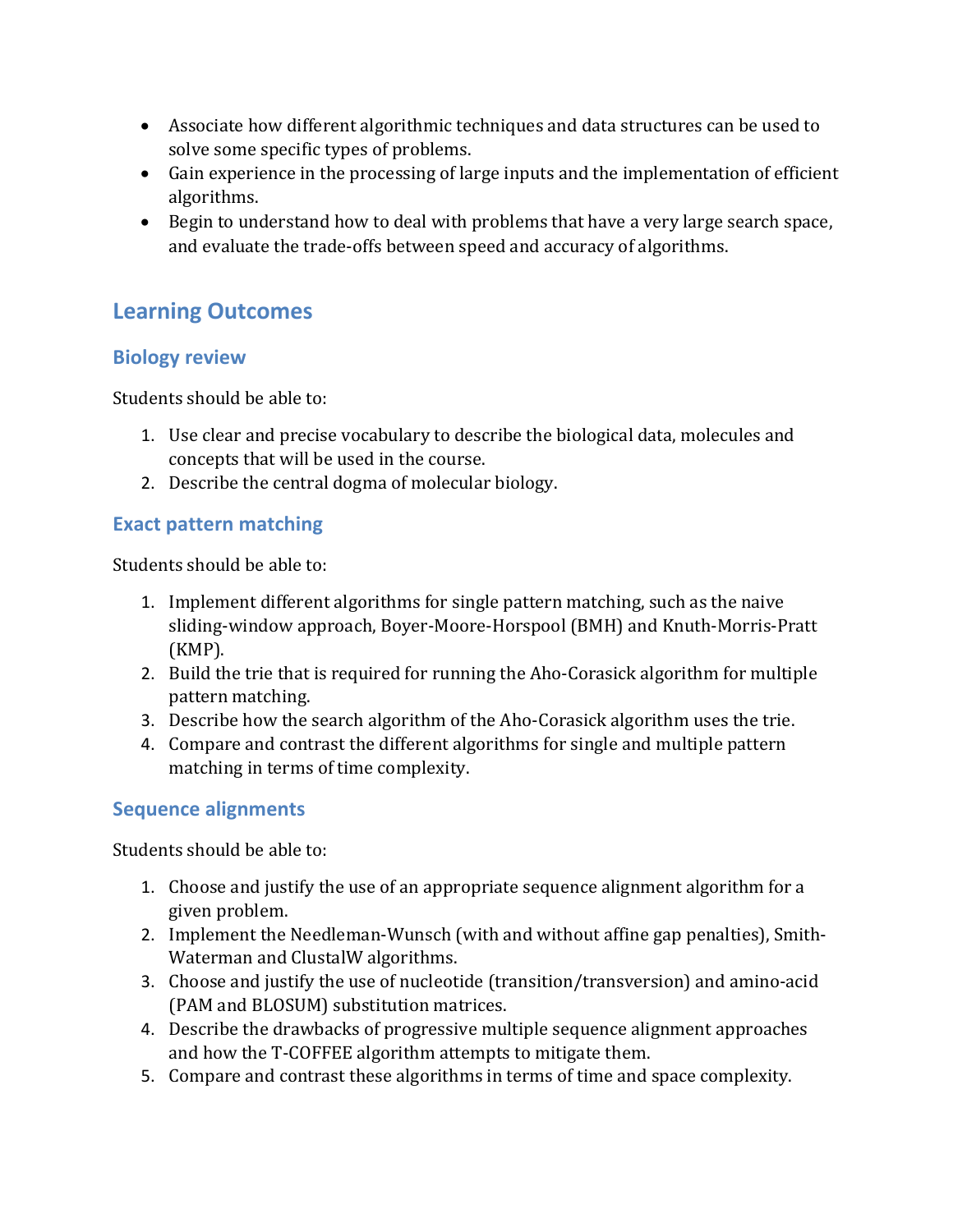# **Database searching**

Students should be able to:

- 1. Describe the main steps of the BLAST and Gapped BLAST search algorithms.
- 2. Compare and contrast regular search seeds with spaced seeds.
- 3. Compare and contrast the advantages/disadvantages in databases of using full genomes vs a k-mer representation of genomes (as in Bloom filters).

### **Phylogenetic trees**

Students should be able to:

- 1. Use correct and precise vocabulary to describe the main characteristics of phylogenetic trees, distance matrices and metric/ultrametric spaces.
- 2. Implement distance-based phylogenetic tree construction methods such as WPGMA, UPGMA, Fitch-Margoliash and Neighbor-Joining.
- 3. Explain the difference between the small parsimony problem and the large parsimony problem in character-based phylogenetic construction.
- 4. Implement Fitch's and Sankoff's algorithms for the small parsimony problem.
- 5. Describe a variety of strategies for solving the large parsimony problem, such as branch and bound, local exploration (using tree rearrangements) and probabilistic (MCMC) approaches.
- 6. Compare and contrast the advantages and disadvantages of distance-based and character-based methods of phylogenetic tree construction.
- 7. Use the Newick format to represent trees in a text file.

#### **Gene prediction**

Students should be able to:

- 1. Explain why predicting/finding genes in a genome is a difficult problem.
- 2. Describe the main components of a Hidden Markov Model, or HMM: states, alphabet of output tokens, transition probability matrix and emission probability matrix.
- 3. Calculate the probability that a given path of states through a HMM produced a given output sequence.
- 4. Implement and describe the worst-case time complexity of the Forward and Viterbi algorithms.
- 5. Train an HMM using a labeled dataset.
- 6. Evaluate the performance of an HMM using sensitivity and precision.

#### **Genome sequencing**

Students should be able to: